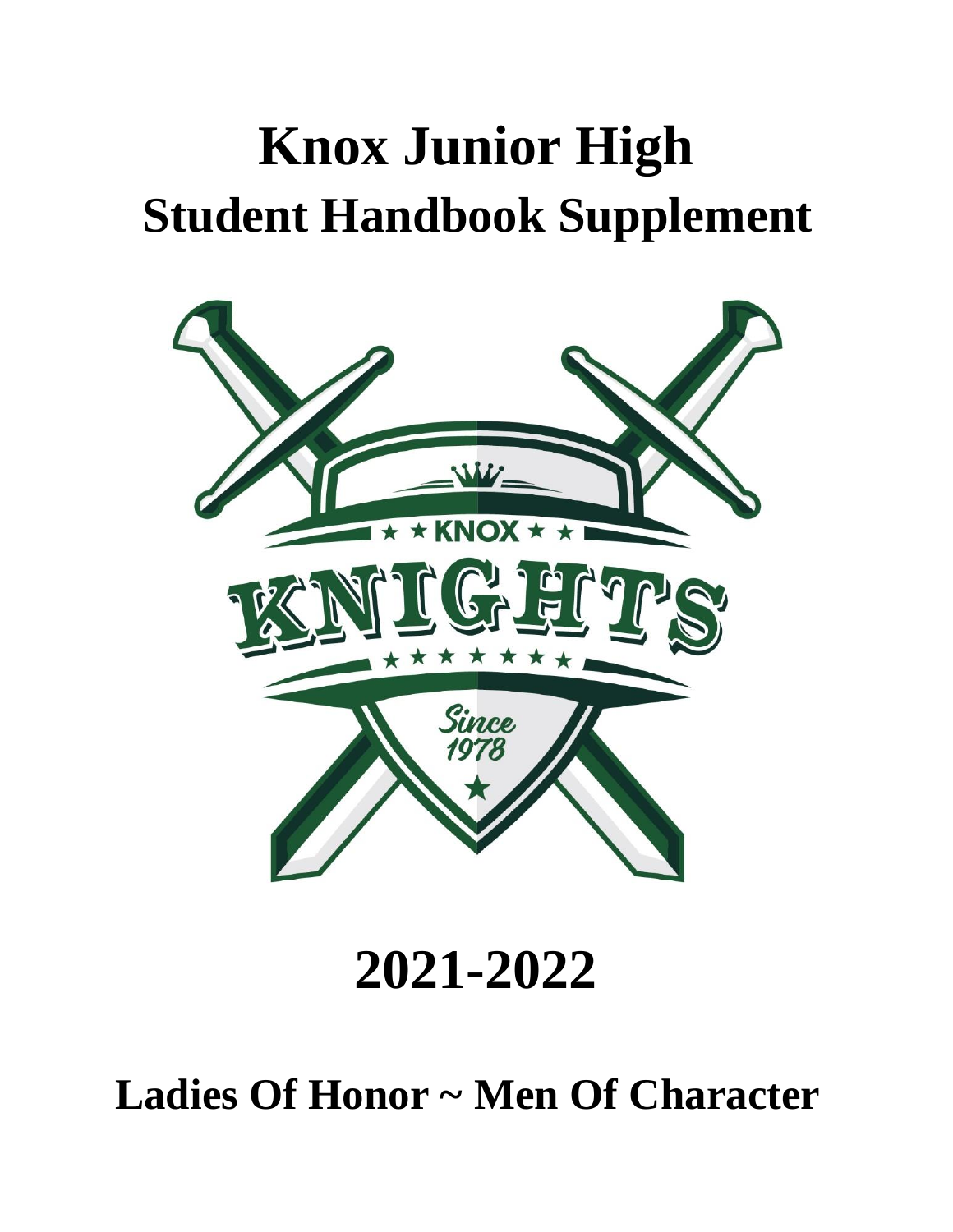## **Address/Phone Number Change**

When the address or telephone number of a student has been changed, it is the student's/ parent's responsibility to notify the REGISTRAR regarding all such changes. This notification of change is critical to the maintenance of a safe and orderly school environment. If an emergency arises during school hours, it is critical that the school has the correct information about parent telephone numbers for notification. In order to change an address, the parent must bring in a new Proof of Residency. Documents needed in order to do this is a Lease/Contract on home or a utility bill (electric, gas, or water). If you need any other changes (telephone, email, etc.) please come in to see the Registrar or email the information to her and she will change it in our system.

## **Attendance**

Attendance is critical to all students and their success. Please refer to all attendance guidelines in the CISD Secondary Handbook. If the student has attendance make up hours that have not been made up, he/she cannot participate in extracurricular activities until hours are met.

#### **Arriving on Campus in the Morning**

For their safety, we prefer students not be dropped off at school prior to 8:00 unless they have an appointment or a scheduled extracurricular activity where they will be supervised. Teachers do not begin their morning duty until 8:10 a.m.

Once students arrive on campus, whether from the bus or private transportation, they may not leave (even to cross the street) under penalty of discipline. All students arriving before the first bell must report directly to the courtyard/cafeteria area in the back of the school. Seventh grade car riders will drop off and pick up in the front of the school. Eighth grade car riders will pick up and drop off in the rear parking lot.

## **Backpacks**

Backpacks/string bags/duffel bags may be used to carry books to and from school.

#### **Boyfriend/Girlfriend Relationships**

Students should conduct themselves in a dignified manner at all times. This is a place of business. It is considered inappropriate for students to have their hands on one another or to kiss in public.

#### **Cheating/Violation of Testing Procedures**

Any type of unauthorized communication or sharing of information or materials with others (verbal, nonverbal, or written) is considered cheating. A student should follow all of the individual teachers' testing procedures. All students involved in either type of incident will receive consequences. (See CISD Secondary Handbook for more information.) To maintain test confidentiality, common assessments and/or district benchmark exams are not permitted to be sent home for parent/student review.

#### **Clinic Services**

In the event of illness or injury occurring during the school day the school nurse provides clinic services. A student may go to the clinic only after obtaining a permit from a teacher or administrator. Students who think that they need to go home due to illness must first report to the clinic with a pass, prior to parent notification. Students who feel ill and leave school without going through the clinic and attendance office will be considered truant. It is important that the school be able to account for all students' whereabouts during the school day.

#### **Clubs/Organizations**

The junior high schools offer a variety of activities, clubs, and athletics. Not all events start at the beginning of the year; therefore it is important that students listen to the announcements every day. Please be aware that students not meeting deadlines for enrollment may not be able to participate. Students must be passing all classes. Students desiring to organize a club must have the principal's approval. Once they receive approval, the students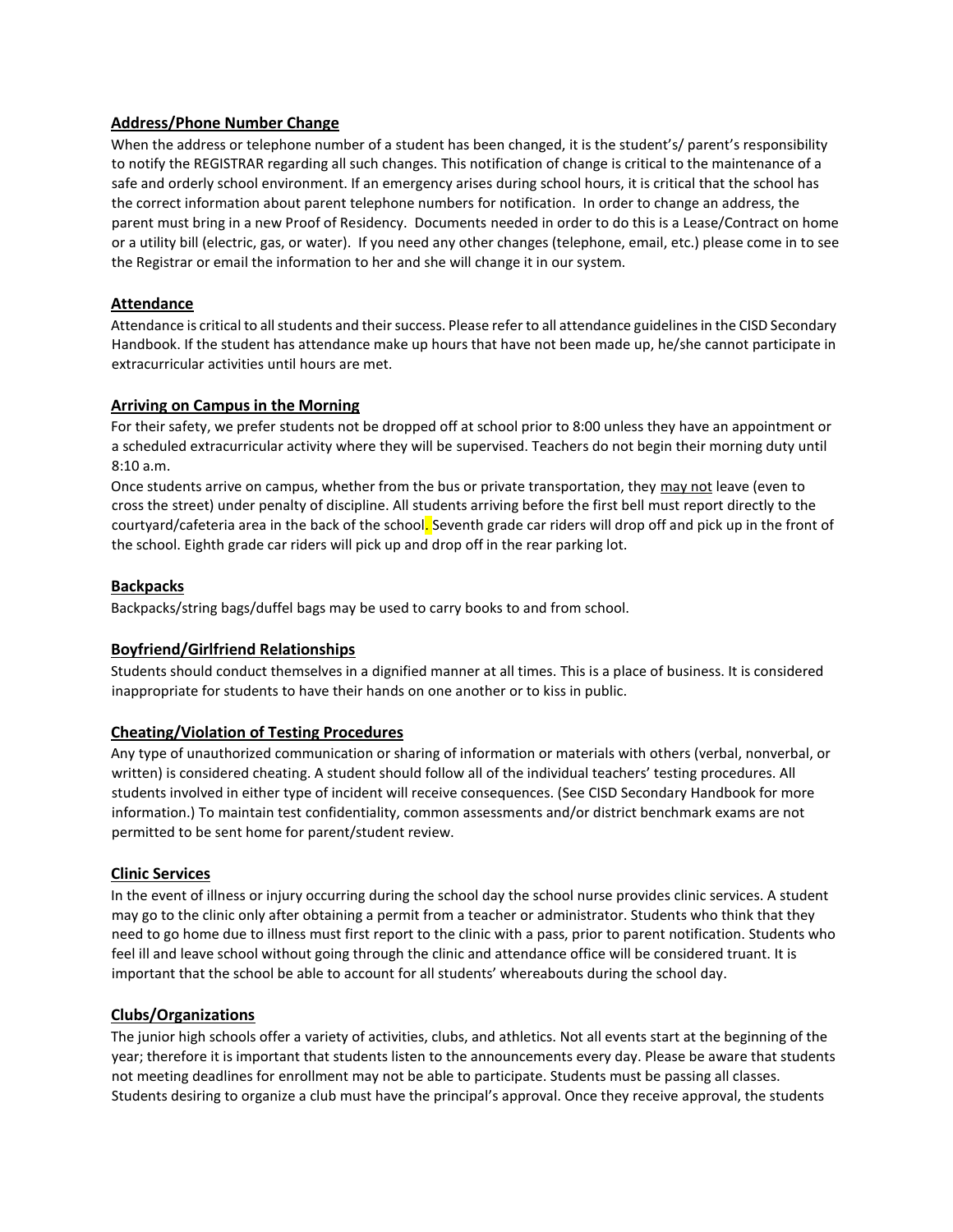are encouraged to recruit an adult on campus to be their sponsor. Meetings will be held at the discretion of the adult sponsor. Parents interested in assisting are always welcome!

## **Counseling Center**

The Counseling Center is available to parents and students needing assistance in academic, personal, or social situations. The following is a list of services offered by the counseling center:

- Academic counseling
- Short term crisis counseling
- Scheduling/facilitating parent/teacher conferences
- Referrals to appropriate school and/or community programs and agencies
- Small group presentations
- Parent information
- Student information

Students wishing to speak with a counselor should stop by the counseling center between class, before school, or after school to sign up. The counselor will then initiate a pass to arrange a conference In the case of an emergency, the student should obtain a pass from the teacher to go directly to the counseling center.

Parents wishing to speak with a counselor should call the school's main number (832.592.8400) and ask to speak to their child's counselor. The counselor will talk with you if they are available at that time. If they are not available, a message will be taken and the call will be returned as soon as possible. Information that a student shares in a counseling situation is considered confidential unless the student suggests harm to him/herself or to others.

## **DAEP**

DAEP placement can be for 5, 10, or 15-days. It is located at the Old Anderson Elementary School (3rd & Pauline Street) in Conroe. It is the consequence for serious or persistent misbehavior identified in the Student Code of Conduct. If a student is placed in DAEP, there is a strict dress code, and the student must ride CISD transportation. The student's assistant principal will make sure the student and parent are aware of all rules and regulations.

#### **Deliveries to Students**

Because of the interruption of the school schedule, the delivery of flowers, balloons, etc., is not permitted. There will be no food deliveries made to students on campus unless special administrative approval.

If a student forgets a lunch, class project, money for pictures, etc., deliveries can be made to the front office. All items are distributed during lunch. Class instruction will not be interrupted with notifications and/or deliveries.

#### **Hallway Behavior**

One Liners are phrases you will here to quickly remind everyone of hallway procedures.

- 1) Right side- walk on the right side of the hallway or stairwell
- 2) Walk and Talk- no stopping, continue to walk and talk
- 3) Personal Space- keep hand, feet, and objects to yourself No PDA
- 4) One Ear- only one earbud or headphone in an ear- must be able to hear staff and students
- 5) Language- use of appropriate/ positive language
- 6) Hats Off- no wearing hats in the building unless hat day. This includes no hoodies. 7) Volume- inside voice, no yelling
- 8) Heads up-use phone to listen to music, no distracting phone activities- watch wear going

#### **Disciplinary Consequences**

The following are the different disciplinary options the school has. A student will be assigned to one of the consequences for violations of the student code of conduct. The assistant principal must remain consistent in how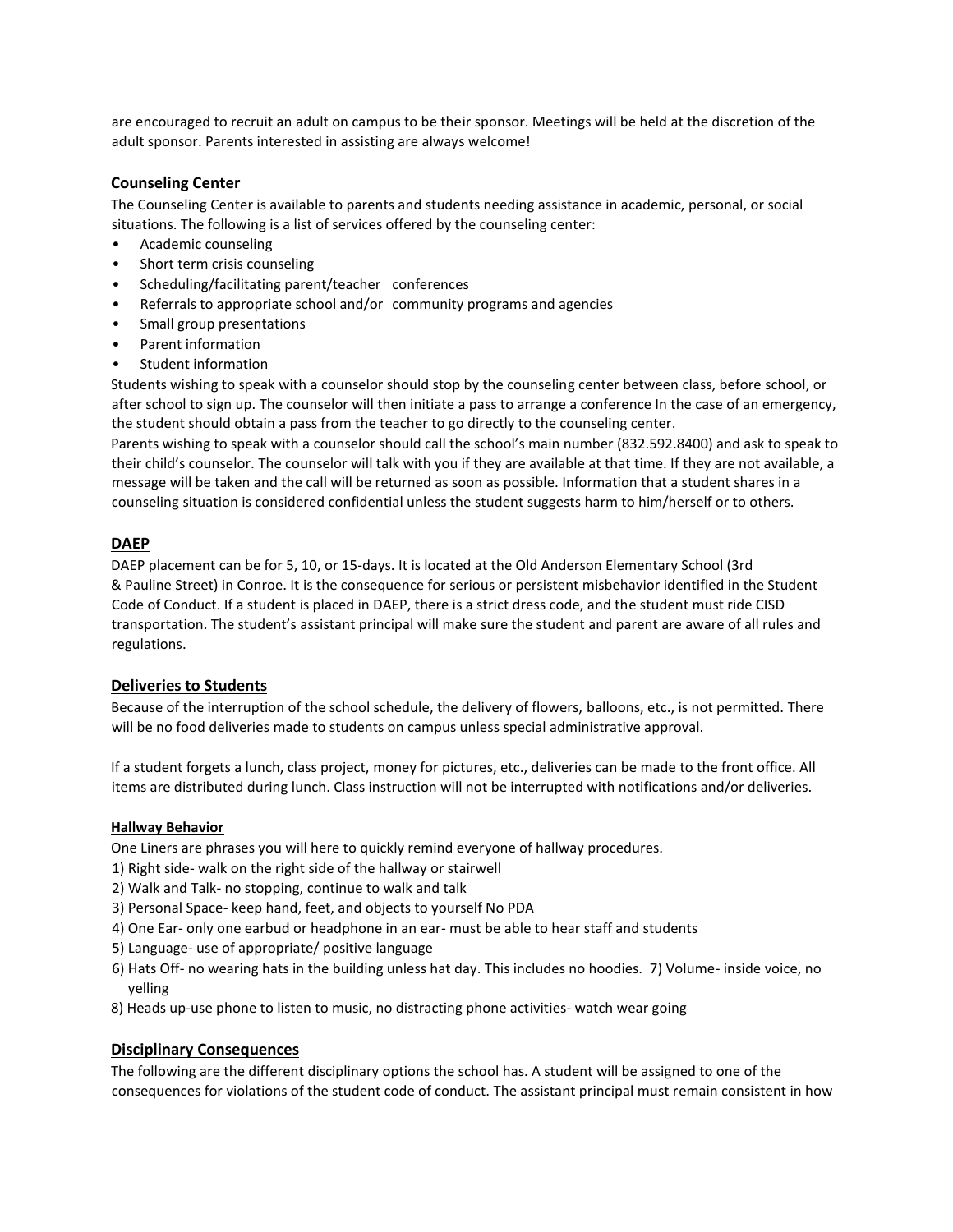they handle situations and violations. The assistant principals and principal will continually examine all consequences with infractions to determine consistency.

Please refer to the District Code of Conduct in the CISD Secondary School Handbook for more detailed information. Please pay close attention to the sections that mandate a consequence.

## **Lunch Detention (LD)**

A student can be assigned lunch detention for minor infractions including tardies. Lunch detention is assigned by administrators.

If a student is assigned to lunch detention, the student will know in advance. The student will report directly to the ISS room for lunch detention. The student will remain in lunch detention to eat and to work for the student's entire lunch period.

## **After School Detention (ASD)**

A student assigned to After School Detention for disciplinary problems is expected to serve for each time assigned. ASD is held after school hours from 4:10 p.m. to 5 p.m. Parents need to be at school promptly at 5 p.m. to pick up their student.

ASDs are study periods. The student is required to stay busy with school assignments the entire time and will be dismissed for failure to com- ply with this requirement. A student who fails to attend a ASD, who leaves without permission, who is asked to leave for any reason, or who fails to work diligently on classroom assignments is subject to further disciplinary action. Students who fail to attend the ASD will be subject to further disciplinary action.

#### **Saturday Detention (SD)**

A student assigned to Saturday Detention for disciplinary problems will serve for each time assigned. Saturday Detention will be held on Saturday from 8 a.m. to 10 a.m. or 8 a.m. to 12 p.m. and the student is responsible for transportation arrangements.

Saturday Detention is a study period. The student is required to stay busy with school assignments the entire time and will be dismissed for failure to comply with this requirement. A student who fails to attend Saturday Detention, who leaves without permission, who is asked to leave for any reason, or who fails to work diligently on classroom assignments, is subject to further disciplinary action. If a student fails to attend Saturday Detention, the detention will be reassigned and one additional day will be added. After the second and any succeeding failure to serve Saturday Detention, the student will be subject to further disciplinary action.

#### **In-School Suspension (ISS)**

ISS (located on the KNOX campus) is provided as a disciplinary action for repeated offenses, dress code violations that cannot be resolved, or offenses of a serious nature. Students assigned to ISS must report to the ISS room immediately upon arriving on campus.

A student assigned to ISS will

attend school from 8:50 a.m. to

4:00 p.m.

Students assigned to ISS report to ISS bringing school- books, lunches, and needed study materials. In this supervised class the student studies regular school- work, receives assistance from the teacher and takes all required tests. All school rules and regulations will be in effect for students during the ISS assignment. Failure to abide by ISS rules will result in further disciplinary consequences up to, and including DAEP.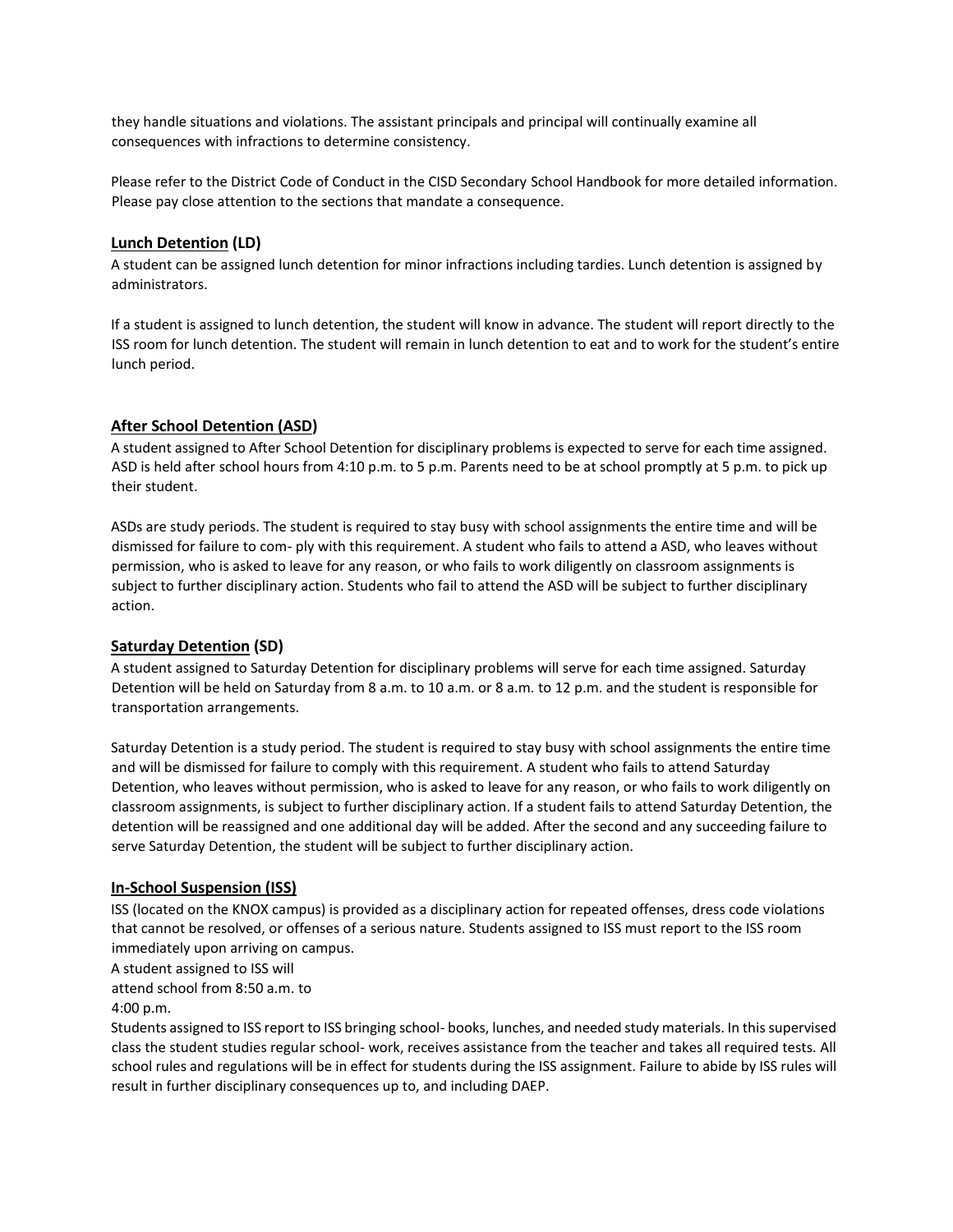The student will also be required to follow additional rules set by the ISS teacher. The following are basic rules to help a student get started:

- 1. Students must bring all materials and sup- plies necessary for the day to ISS prior to the first tardy bell.
- 2. Students are not permitted to participate in any school/extra-curricular activities while assigned to ISS.
- 3. Students are not permitted to talk without permission.
- 4. Restroom breaks are provided for the group at the discretion of the ISS teacher.
- 5. Students are required to be on task throughout the day working on school related assignments.
- 6. All assignments given through the ISS teacher must be returned to the ISS teacher upon their completion.
- 7. Additionally, students are expected to follow and comply with all teacher requests and any/all school policies/procedures while assigned to ISS.
- 8. Students are not allowed to participate in any extracurricular activity until they have served all days in ISS.

Regular classroom teachers make ISS assignments for the duration of a student's stay in ISS. A student who fails to complete a full day in ISS, who is absent on the assigned day, who leaves without permission, who is asked to leave for any reason, or who fails to work diligently on classroom assignments is subject to further disciplinary action. For example, leaving ISS for a physician's appointment will result in additional ISS assignment.

ISS is staffed with a staff member who is able to help students with their assignments. Regular classroom teachers may also visit ISS.

Assistant Principals will work closely with the counselors and ISS teachers to evaluate the student's progress.

#### **Discipline Guidelines 2021-22**

Teaching good citizenship is a primary goal of our school. All students should respect other's property and rights, practice honesty, and show respect to Knox students, staff, and guests. The academic and extra-curricular benefits and privileges received by students are dependent upon the good behavior of each student. Behavior that threatens the welfare and morale of the school will be referred to the Assistant Principal. Students should also realize that teachers have the authority and the responsibility to correct inappropriate behavior when correction is necessary. Every effort will be made to help the student in overcoming his/her problem.

Assistant Principals will work hard to help students control their behavior as well as develop good decision-making skills. The goal of a referral to the office is to correct inappropriate behavior as well as teach appropriate behavior and problem solving skills. In order for the assistant principals to accomplish their job, the support of the parent in the school's decisions is vital.

The school tries to involve the student in some decisions regarding discipline. The following procedures may be used separately or collectively to modify student behavior in correction of problems. Consequences are based on the frequency and severity of the offense with regard to the health, safety, and general well-being of all Knox Junior High School students and staff. The following information is provided as a reference or guide for both students and teachers. The general or most frequent offenses are listed. Not all-possible offenses are listed.

All discipline referrals that a student has received will be used in determining the consequences for a new referral being handled. Consequences will be elevated for students that have been referred to the Assistant Principal's office for previous incidents.

**Please note that general misconduct violations are not listed in the guidelines.** There are numerous factors that must be examined in each of those situations to determine the consequence. Therefore, the Assistant Principal will make the decision based on the information provided and the appropriate consequence based on previous information of students committing the same type of offense.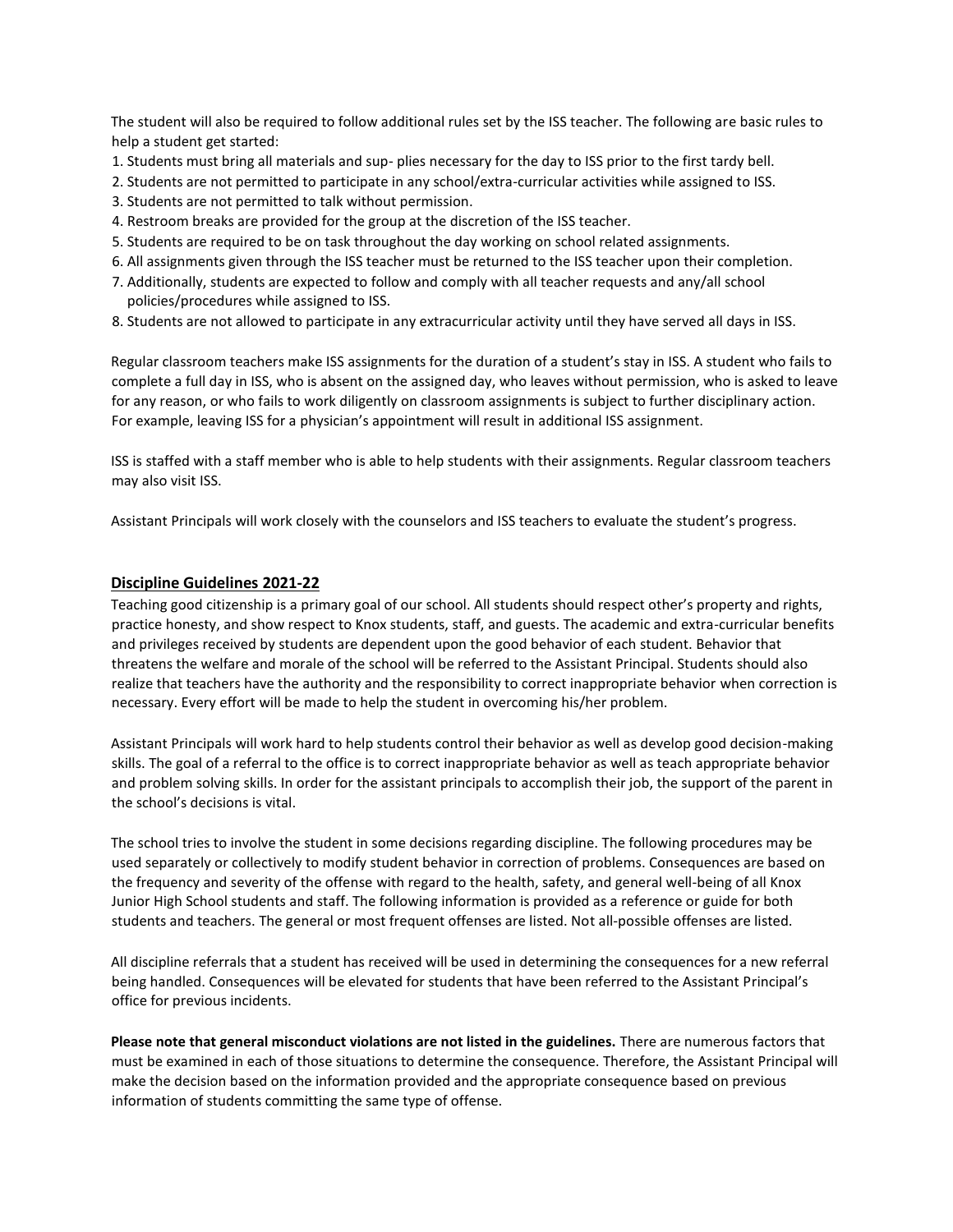# **Drugs/Alcohol and/or**

# **Simulated Substance Offenses:**

CISD Police will be notified

- Minimum 3 days suspension
- Minimum 10 days DAEP
- Expulsion (depending on the type of drug)

# **Fighting:**

1st offense:

- Minimum 3 days ISS •
- Citation as needed 2nd offense:
- 3 days OSS (suspension)
- Minimum 5 days DAEP 3rd offense:
- 3 days OSS (suspension)
- Minimum 10-15 days DAEP

# **Cheating/Plagiarism:**

1st offense:

- 0 on assignment
- 2nd offense:
- 0 on assignment
- SD

3rd offense:

- 0 on assignment
- ISS

#### **Obscene/Offensive Language/Gestures to Other Students:**

Any offense:

• Minimum ASD

# **Obscene Language/Gestures to Teachers/ Staff:**

1st offense:

- Minimum 3 days ISS
- 2nd offense:

# **Bully/Harassment**

Any offense:

- Mediation/possible suspension/DAEP
- 2nd offense: Automatic suspension/DAEP

#### **Inappropriate Use of Cell Phones:**

1st offense:

- Warning with parent contact
- 2nd offense: Confiscate for parent pick up
- Phone placed in AP office during school hours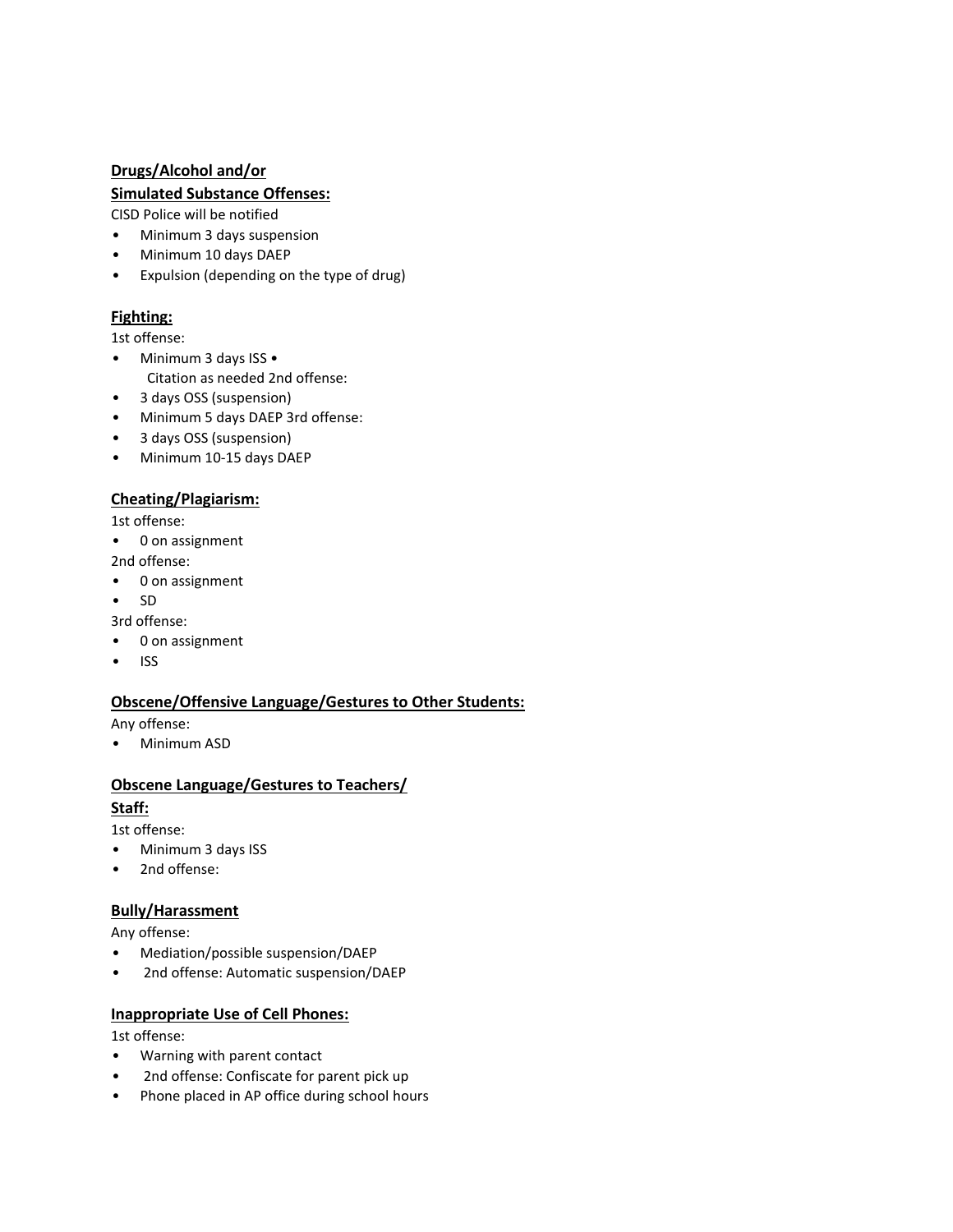\*\*If phone is deemed to have inappropriate "sexting" photos/videos, it will be given to CISD police for further investigation.

#### **Pantsing (Pulling Down Other Person's Pants) and/or "Mooning":**

1st offense:

- 3 days ISS/possible DAEP and citation 2nd offense:
- 5 days DAEP/citation for harassment

## **Possession of Matches/Lighter:**

Any offense:

• Minimum 3 days ISS

## **Smoking/Possession of Tobacco, or Electronic Cigarettes (Vapes):**

Any offense:

- Minimum 3 days ISS
- Citation as needed

## **Theft:**

- Minimum 3 days ISS
- Citation as needed

## **Truancy:**

1st offense:

- 3 days ISS 2nd offense:
- 5 days ISS 3rd offense:
- Minimum 5 days DAEP

# **Unauthorized Use/Misuse of School Property:**

- Minimum 3 days ISS
- Restitution

#### **Vandalism:**

- Minimum 3 days ISS
- Restitution

# **Failure to serve detentions as assigned will result in the following:**

Failure to attend Lunch Detention:

- Another lunch detention will be assigned
- Failure to attend ASD:
- 1 SD (8:00 a.m. to 10:00 a.m.)
- Failure to attend 8:00 a.m. to 10:00 a.m. SD:
- 1 SD (8:00 a.m. to 12:00 noon)
- Failure to attend 8:00 a.m. to 12:00 noon SD:
- $\bullet$  1<sup>st</sup> offense: ISS (1 days)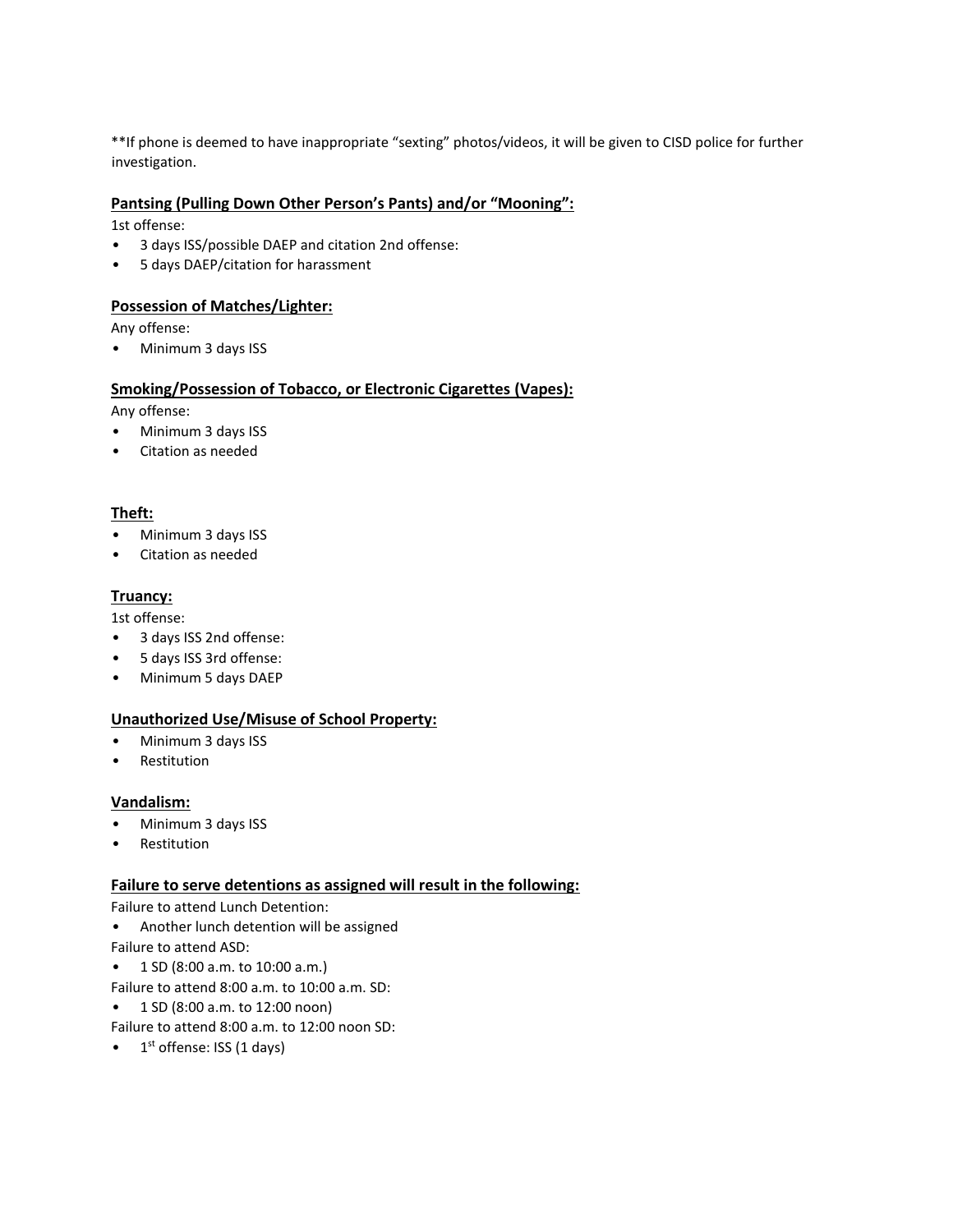Detentions are assigned on the next possible day. No changes will be allowed without assistant principal approval. Students that are sick or have a previously arranged doctor's appointment will be allowed to reschedule with a parent phone call or written communication.

\*All disciplinary actions are subject to administrative discretion

#### **Truancy**

A student shall be considered truant when absent from school, which includes any period (including lunch) that is "skipped" during the course of the school day, without the consent of a parent or legal guardian or a school official.

Disciplinary action will also be taken for such truancy. In addition to disciplinary consequences, students will receive an unexcused absence for each period and a zero for all posted grades in the classes missed where truancy has been established.

#### **Tardy Policies and Procedures**

Punctuality is an important habit that shows consideration for fellow students and teachers. In a larger context, absence and lost time due to tardiness are the primary reasons for employee dismissal in the work place.

Tardiness is defined as arriving to class late with- out an approved permit after the tardy bell rings for the opening of class. Students arriving to class more than 15 minutes late will be regarded as absent.

The following is the tardy policy and the consequences that correspond:

| Tardy 1-4          | Warning                      |
|--------------------|------------------------------|
| Tardy 5-6          | LD                           |
| Tardy 7-8          | 2 LD                         |
| Tardy 9-10         | ASD                          |
| <b>Tardy 11-12</b> | SD (8:00 a.m. to 10:00 a.m.) |
| Tardy 13-14        | SD (8:00 a.m. to 12:00 noon) |
| Tardy 15+          | ISS or OSS (Out of School    |
|                    | Suspension                   |
|                    |                              |

Please note tardies are recalculated at the beginning of each nine weeks.

#### **False Alarms/911 Calls**

Minimum 15 days DAEP (per District discipline guidelines) Could be up to per administration discretion

#### **Dress Code**

School is a place of business, and dress code regulations will provide appropriate standards for the general appearance of students, foster good physical and mental health, and encourage students in appropriate dress habits.

The faculty and the administration will enforce the policy governing dress and grooming uniformly. It shall be the responsibility of the professional staff to determine the appropriateness of attire for all school occasions. All students have the responsibility to wear clothing that contributes to their own health and safety as well as those of others.

The STUDENT'S dress and grooming: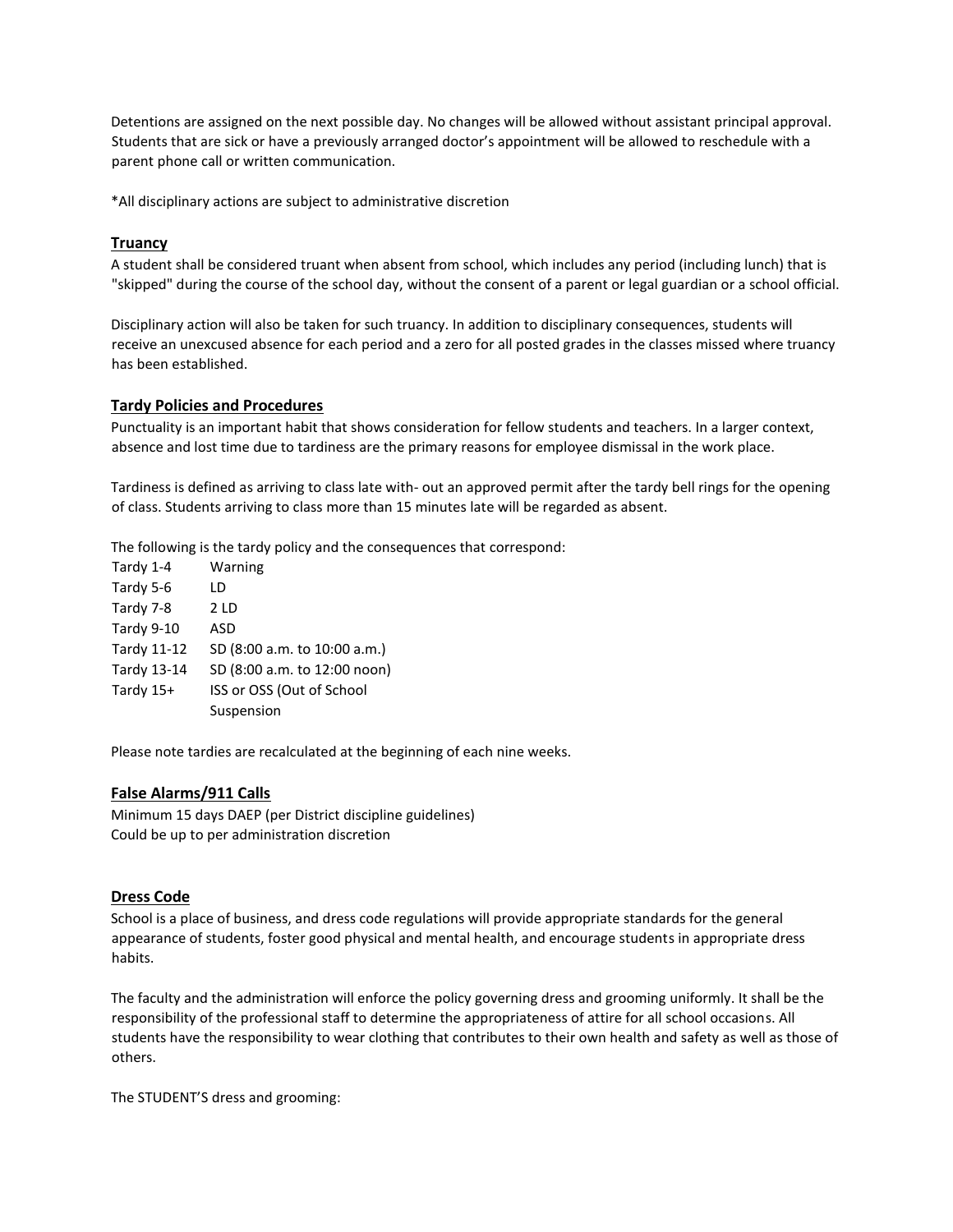- 1. Shall not lead school officials to believe that such dress or grooming will disrupt, interfere with, disturb, or detract from school activities; or
- 2. Shall not create a health or other hazard to the student's safety or to the safety of others.

The following is the dress code policy and the consequences that correspond:

- Infraction 1 Documented Warning Student must contact parent to inform him/her of the dress code infraction. Parents may bring the student a change of clothing, if the change of clothing can be delivered within a reasonable time frame. Otherwise, the student will finish the school day in a Knox P.E. uniform and/or appropriate apparel.
- Infraction 2+ After School Detention

Important Note: If the dress or grooming of a student is immediately impeding the educational process, the student will be placed in ISS for the day or until the infraction is resolved. Students may be suspended for a period of time determined by an administrator for violations of the dress code. All students shall be accorded due process safeguards before any disciplinary action is taken. (CISD Policy)

## **Dress and Grooming Guidelines**

The following outline shall serve as a guide for junior high school students. However, "appropriateness of dress and appearance" will be determined by and enforced by the administration on an individual basis. Administrators have the final decision regarding appropriateness of dress.

- 1. Shoes must be worn at all times. No bedroom slippers/house shoes, or wheels are allowed.
- 2. No student may wear articles of clothing or accessories that are considered distracting, unsafe, offensive, revealing, or suggestive (direct or indirect references to obscenities, pornography, alcoholic beverages, narcotics or other prohibited substances, or violence). No student may wear badges, patches, decals, safety pins or emblems of any kind or in any place that may be offensive to others or that may expound or advocate the use of prohibited substances or actions.
- 3. Hats/bandanas/hoods and/or headbands (not used to hold back hair) may not be worn, by boys or girls, inside the building. Students should not have hats/bandanas in their possession during the school day. If brought into the building they must be stored in the student's locker or backpack. Hats/ Hoods worn in the building will be taken up and claimed by the parents or returned to the student at the end of the day.
- 4. Body piercing that is distracting is inappropriate for school related activities. Gauging of the ears is not allowed. Piercing of the eyebrows, eyelids, forehead, scalp, cheeks, lips, tongue, chin, or neck is prohibited.
- 5. Eye color must be of a natural human color and should not be a distraction to the educational process.
- 6. Hair must not be an extreme hairstyles (i.e. Mohawks, etc.), and/or hairstyles that are disruptive or distracting to the instructional process, are prohibited.
- 7. CHAINS of any length or size (including wallet chains) are not allowed.
- 8. Students may not wear boxers, pajamas
- 9. No hoodie on your head.

# **Pants and Shorts**

- 1. Undergarments must never be visible. Pants or shorts should be fingertip length. There may not be any holes above fingertip length.
- 2. Shorts must not be shorter than fingertip length and must not fit too tightly.
- 3. No tight pants, stretch pants, leggings, etc., are allowed unless worn with a shirt/skirt/dress of "fingertip" length.
- 4. No baggy, sagging, oversized pants allowed. Pants for boys and girls must be worn at the waist and should never expose the underwear, whether by accident or intent. Students who are deemed to be "sagging" must tuck in their shirt and use a belt. If the student does not have a belt, a belt/zip tie will be provided.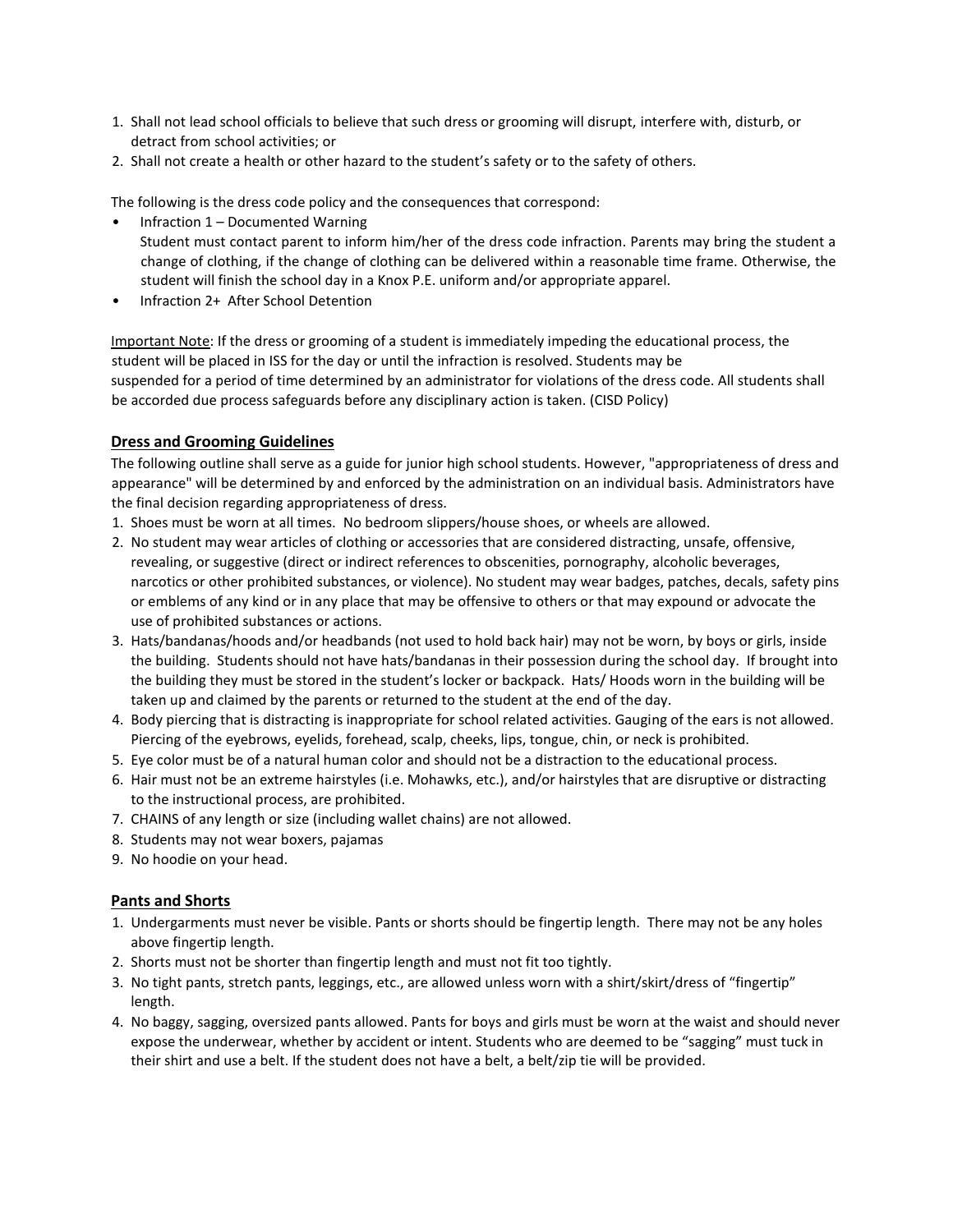## **Skirts and Dresses**

- 1. Skirts and dresses must not be shorter than fingertip length.
- 2. Backless dresses are not allowed.
- 3. Bras/bra straps should not be visible. All tank tops/shirts should be at least 3 fingers wide shoulders must be covered.

## **Shirts and Blouses**

- 1. Stomachs must be covered at all times. Undergarments must never be visible.
- 2. Backless or see-through blouses/ shirts may not be worn No cleavage can show.
- 3. Tank tops with appropriate shirt over it are appropriate
- 4. . Blouses or shirts of see-through material without the wearing of an appropriate shirt under or over the shirt are not permitted.
- 5. Young ladies must remember that the neckline of their shirts should be appropriate.

Dress code applies to all before/after school functions.

Any other dress code issues that are not written in the handbook will be dealt with by the Knox Jr. High administration. They have discretion as to what is or is not appropriate.

For students who do not Honor the dress code:

Ask the student to change into their PE shorts/ shirt

Ask student to cover up with a jacket

Provide the student with a clean loaner set of clothes to wear during the day.

## **Co-curricular/Extra Curricular Dress and Grooming**

The principal (or designee), in conjunction with the sponsor, coach, or other person in charge of an extra-curricular activity, may regulate the dress and grooming of students who participate in the activity

- 1. Creates a hazard to the student's safety or to the safety of others; or
- 2. Will prevent, interfere with, or adversely affect purpose, direction, or effort required for the activity to achieve its goals.
- 3. Interferes with the reputation and standing of the group or school.

Violation of the policies set by the program may result in suspension or removal from the program or activity.

# **Secondary School Insect Repellent Protocol to Prevent West Nile Virus Exposure**

It is our position that students who participate in early morning and after school activities be allowed to take precautions against W. Nile Virus by having access to insect repellent. Because there are some health risks associated with the use of insect repellent such as students who may be asthmatic or have an allergic reaction to Deet, it is our position that CISD staff will not actually administer any insect repellent to our students without parent permission (there might be exceptions such as a student with a wrapped up hand that wants someone to spray the back of his legs before football practice). Because many students participate in activities before and after school hours, students are permitted to possess and self-administer insect repellent for athletic or outside activity purposes.

For safety reasons, sprays should not be used indoors. No aerosols should be used. There are dangers with pressurized cans and aerosols stay airborne longer thus exposing students with respiratory issues. Students should generally apply the repellents to themselves and students should be told to move away from others when administering repellents.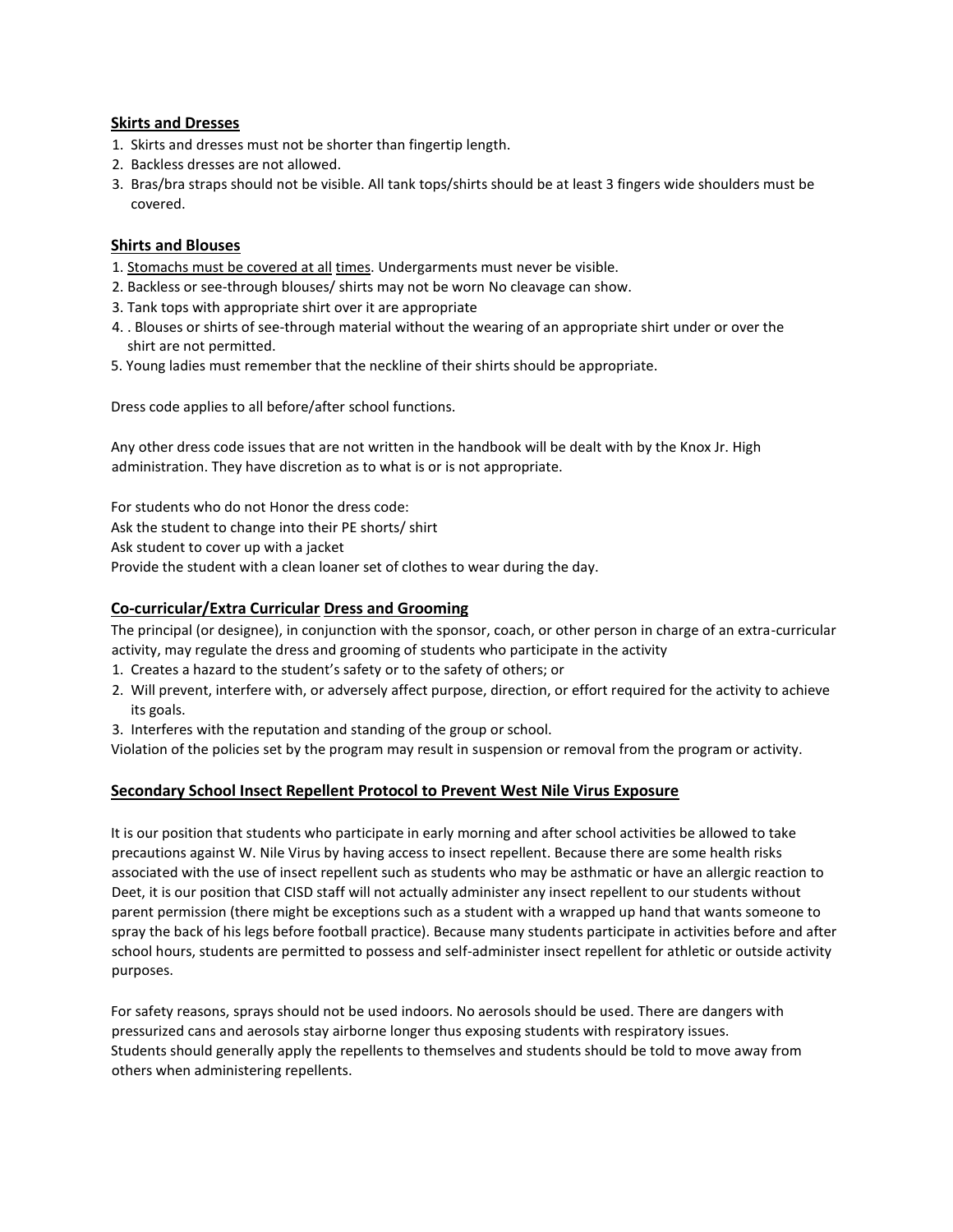Repellents should be stored away when not in use such as in athletic lockers, band lockers, school lockers, and athletic bags, backpacks, kept by the trainer or coach, or some other reasonable location where the repellent will not pose a safety risk.

It is also acceptable to have the repellents brought to school by students kept in a storage container and brought out for practice each day and to be made available to the students for self-administration.

#### **Electronic Devices and Games**

The policy includes but is not limited to devices that emit an audible signal, vibrate, display a message, or otherwise summon or deliver any form of communication, including photos and videos, to or from the possessor. This may include but is not limited to cell phones, smart phones, ipads, itouch, tablets and smart watches. The use of electronic devices at Knox Jr High will be permitted ONLY in the common areas of the campus (hallways, cafeteria, & courtyard); before school; during passing periods; during the student's lunch period; and after school. Use of electronic devices in any area of the building during instructional time is strictly prohibited unless authorized by the teacher. Instructional time is defined as the time period between the tardy bell and the dismissal bell for all class periods. All electronic devices must be turned off, silenced, and not visible prior to a student entering any classroom or other instructional environment including but not limited to the auditorium and the gymnasium. A student leaving the building to use an electronic device is strictly prohibited. A teacher may choose for student to utilize their electronic device for instructional purposes. Students must follow the teacher's guidelines in regards to its use and may not use the device for any other purpose during that time period; this would include, but not be limited to texting, phone calls, unauthorized web browsing, and social networks. Electronic devices are strictly for personal use and should not be audible to others. The student's ability to hear and/or comply with verbal direction should never be impaired. Ear bud use (1 only) is acceptable, but headphones that cover the ears are prohibited. Cell phones should while on campus, and the use of any device capable of capturing images is strictly prohibited in locker rooms or restroom areas while at school or at a school-related or school sponsored event. Electronic devices used for inappropriate purposes that include but are not limited to academic dishonesty, cyber-bullying, and sending or receiving inappropriate pictures/videos, are strictly prohibited. The unapproved or inappropriate use of electronic devices will result in confiscation and disciplinary consequences for each violation of this policy. In limited circumstances and in accordance with the law, a student's personal electronic device may be searched by authorized personnel prior to reclaiming the item. Confiscated electronic devices are not the responsibility of the school or its personnel. Knox Jr High School will not be responsible for damaged, lost, or stolen.

#### **Food/Drink/ Candy**

Food, drink, and candy are not allowed in any part of the building except the cafeteria.

#### **Hallway Behavior**

Running, pushing, shoving, or any type of horseplay in the hallways is not allowed. Students need to keep their hands to themselves.

#### **Leaving Campus During the Day**

Any student who must leave campus during the day must have parent/guardian permission to do so. The person providing transportation must re- port to the front office to sign the student out from school before they will be released. Parent identification is required. The school must receive notification from the parent prior to release if someone other than the parent will be providing transportation. It is very important that parents contact the office no later than 2:30 in order for us to have time to get passes delivered to students. We may not be able to get a student out of class in a timely manner if we are not given advanced notice. Once a student is on campus, he/ she may not leave.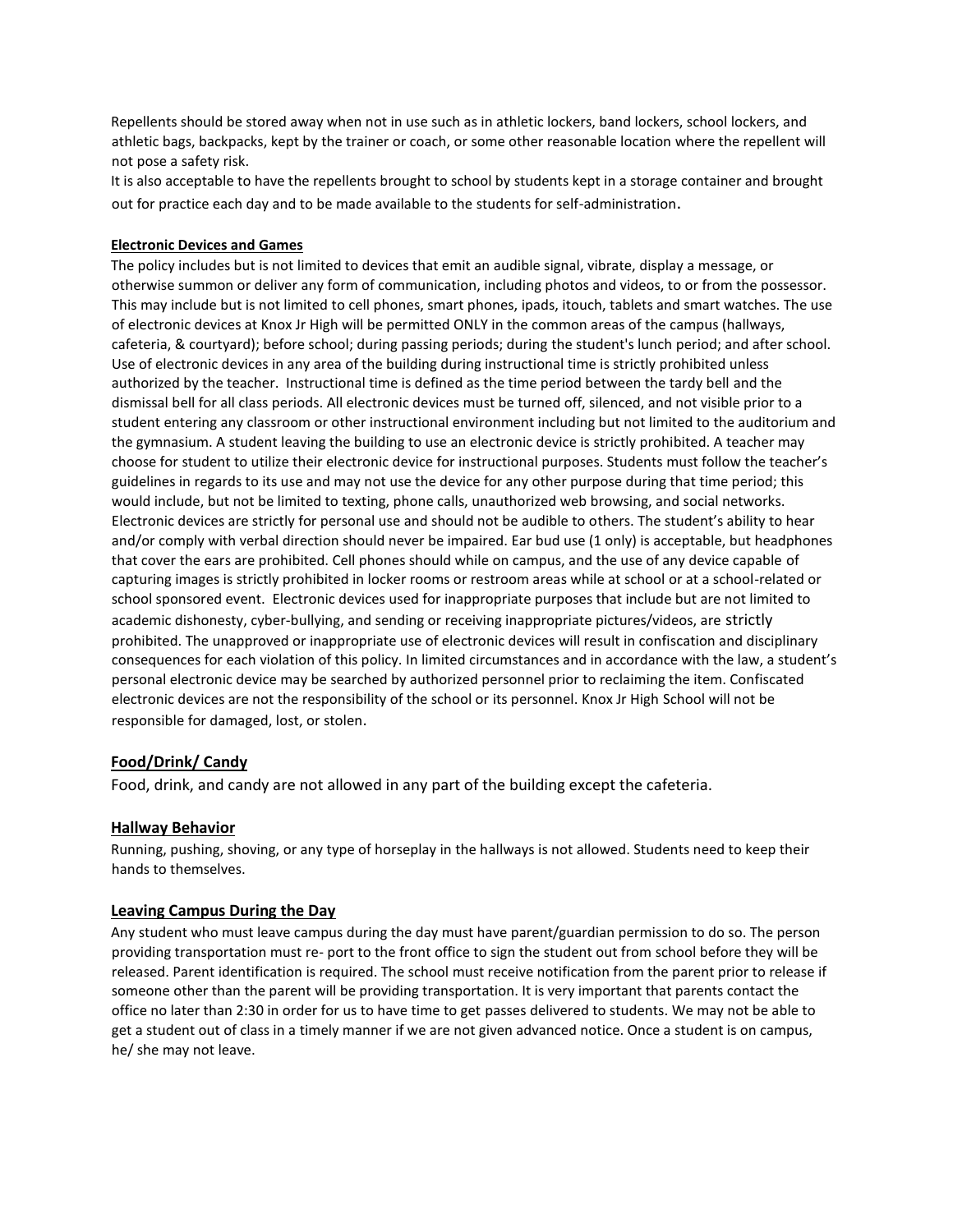## **Leaving Campus at the End of the Day**

At the end of the school day, all students must leave the building or be in a supervised activity by 4:00 p.m. Students riding a bus should either load their bus or wait in a designated area in the cafeteria until their bus has arrived. Students that are car riders may exit the back of the building and wait for their ride by the football practice fields, or may exit at the front of the building to wait in the covered area. Students must remain on sidewalks, and not cut across the driveway in between or in front of vehicles. After 4:30 every afternoon all students are expected to catch their rides at the back of the school where supervision is available. Please do not pick up your student at the back of the school after 4:30 p.m.

## **Library Media Center**

The library strives to supply students with the best sources for research, learning, and for personal interests, as well as good novels for reading enjoyment. Student suggestions for purchases are always welcome.

Library hours are from 8 a.m. to 4 p.m. Monday/ Wednesday/Friday, and 8 am. to 5 p.m. on Tues- day/Thursday. All students using the library must sign in and out at the circulation desk. Students wishing to utilize the library before school must secure a pass from a teacher prior to that morning. Students must arrive at school and be in the library no later than 8:20 a.m. Students wanting to utilize the library in the afternoon must be in the library no later than 4:05 p.m. and notify the librarian when their transportation home has arrived. A leisure reading area for quiet reading is available. Books may be checked out for two weeks, after which a fine will be issued for each day the book is overdue. Students who do not clear their library record will have schedules held the following year. During class research, related books will be placed on "hold" until the assignment is completed so that all students have access to all pertinent materials. Reference books and items on "hold" are subject to overnight checkout and must be returned to the library by 8 am. Details about overnight checkout are available at the circulation desk. Students need to bring money for copying materials and any supplies (pens, paper, scissors, tape, clips, etc.), necessary to complete the task.

Food and/or drinks are not allowed in the library at any time. Appropriate conduct is expected at all times. Students who do not conduct themselves properly will have their library privileges revoked.

#### **Lockers**

Students will not be issued a hallway locker. PE, Athletics, and Band will continue to issue lockers. Please don't place stickers or any adhesive inside or outside the locker. Students keep that assigned locker until the end of the year. Any properties, money and other valuables left in lockers are the responsibility of the student to whom the locker is assigned. Locks should be se-cured at all times when the student is not present at the locker site. Students should not share a locker or their combination with anyone other than their parents. Any item found in a locker is considered in that student's possession. Lockers are the property of the Conroe Independent School District, and are subject to periodic inspections by authorized school personnel.

#### **Lunch/Cafeteria Procedures**

Comprehensive food services including a cafeteria and snack bar are provided. Menus are published regularly. Information is provided at the beginning of the school year regarding lunch prices. Applications for FREE or REDUCED-RATE lunches are distributed through the registrar. Students are encouraged to apply if they qualify. Specific cafeteria procedures will be covered the first few days of school, but a few to remember are as follows:

- 1. Lunches are assigned based on a student's  $4<sup>th</sup>$  period class. Students are asked to proceed to the cafeteria in an orderly manner without running.
- 2. Seats are not assigned unless there is a specific need for a student to sit in a specific location.
- 3 Students must have a pass if not in the cafeteria during lunch.
- 4. All food and drink should remain in the cafeteria area of the school.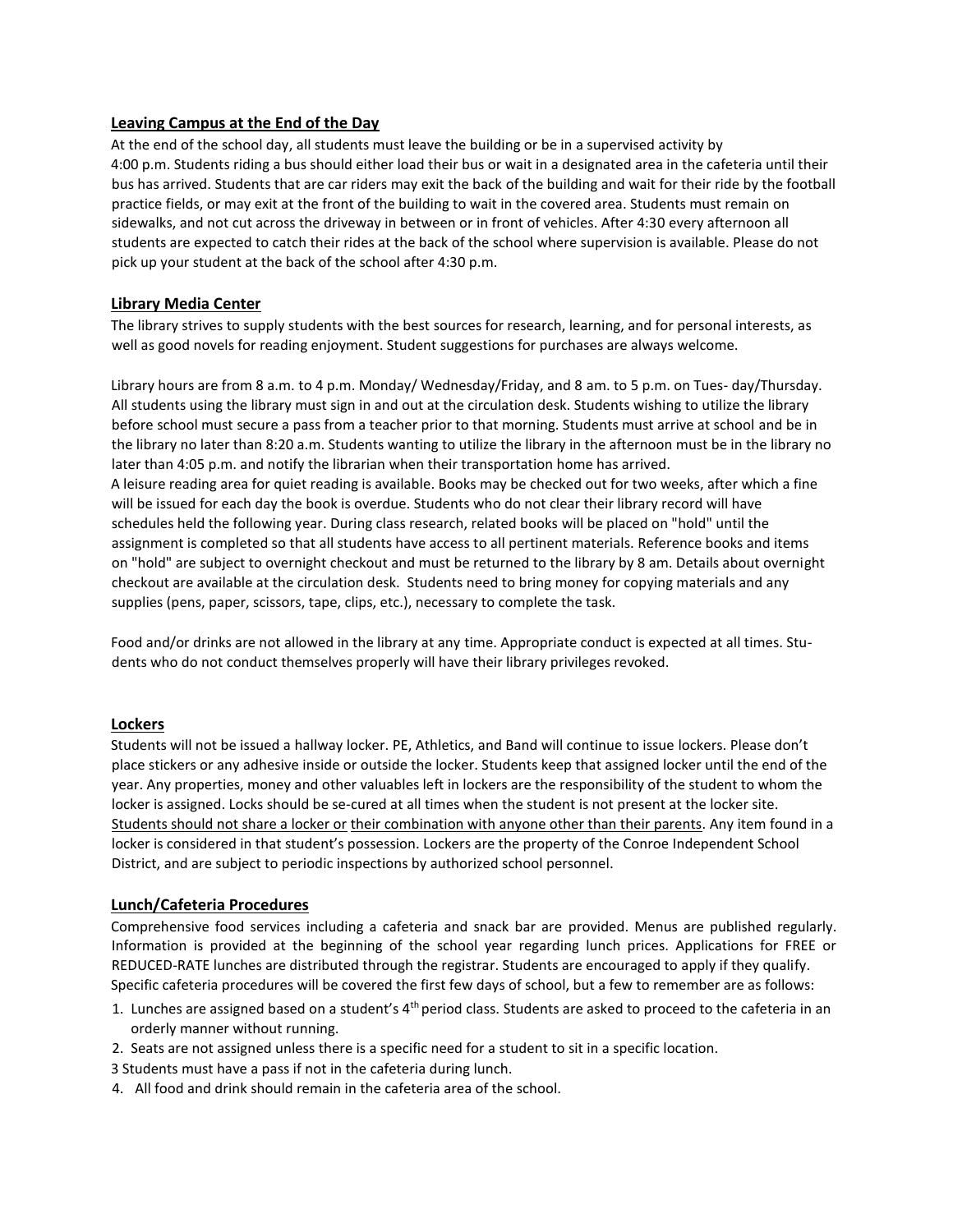- 5. Students are expected to clean up after themselves. When they raise their hands after eating, they will receive permission to go outside.
- 6. Students may not order food to be delivered to the campus at lunch or any other time.
- 7. Lunch is a good time to visit with friends, but there will be several hundred students in a relatively confined area. AVOID SHOUTING OR "HORSEPLAY" OF ANY TYPE. What starts in fun may end in a difficult situation for all concerned.
- 8. Theft of items sold in the cafeteria or school store is a criminal act. Individuals caught will be ticketed and prosecuted.
- 9. Students may not leave campus during lunch. Knox is a "closed campus".
- 10. The throwing of any object in the cafeteria can result in immediate disciple nary action up to three days of suspension.
- 11. Anyone desiring to have lunch with a student must first have permission from the student's parent, but also must have permission from the administration. Please make arrangements at least 24 hours in advance.

# **Make-Up Work for Absences**

A student will be given the opportunity to make up work missed. It is the responsibility of the student to request and complete any assignments or tests missed because of absence. (Students will be permitted one day for makeup work for each day of an excused absence. Teachers may extend this time limit at their discretion.)

Make-up work is the responsibility of the student. It is not the teacher's job to track down students to administer make-up tests and collect homework.

Students who miss class for an approved school activity are to notify the teacher in advance concerning the possibility of completing the tests/assignments before the class is missed. If an assignment is missed the day of an activity, that assignment is due the following day on the student's return to class.

Students must realize the importance of establishing credibility with their teachers. It is not fair to other students when a student asks for an excused absence because of the student's failure to complete his/her assignment on time.

#### **Parent Involvement**

Parent support is an integral part of a student's total educational experience. We encourage parents to become active participants by visiting our school, volunteering time whenever possible, and by attending parent meetings and student activities.

# **Parent Conferences**

Parents are encouraged to contact the school to arrange for a parent conference. Conferences can be scheduled before or after school, during team planning periods, or during a teacher's conference period. If the administrator, counselor, or teacher is unavailable, the parent can leave his/her name and number, and some- one will return the call. Our preference is that we are given at least 24 hours in order to be adequately prepared for your conference Counselors and administrators will also assist in conferences with teachers as facilitators and as extended resources if requested. Parents should report to the main office of the school to check in.

#### **Parents Visiting Classrooms**

Parents are more than welcome to arrange a time in advance (at least 24 hours) to visit some or all of their student's classrooms. Administrative approval is required, and the time of visitation will be scheduled with the teachers. All parents must check in through the front office. The parent must be a spectator only and escorted by an administrator and may not engage any student or teacher during the observation. All information about any student is confidential and should remain confidential.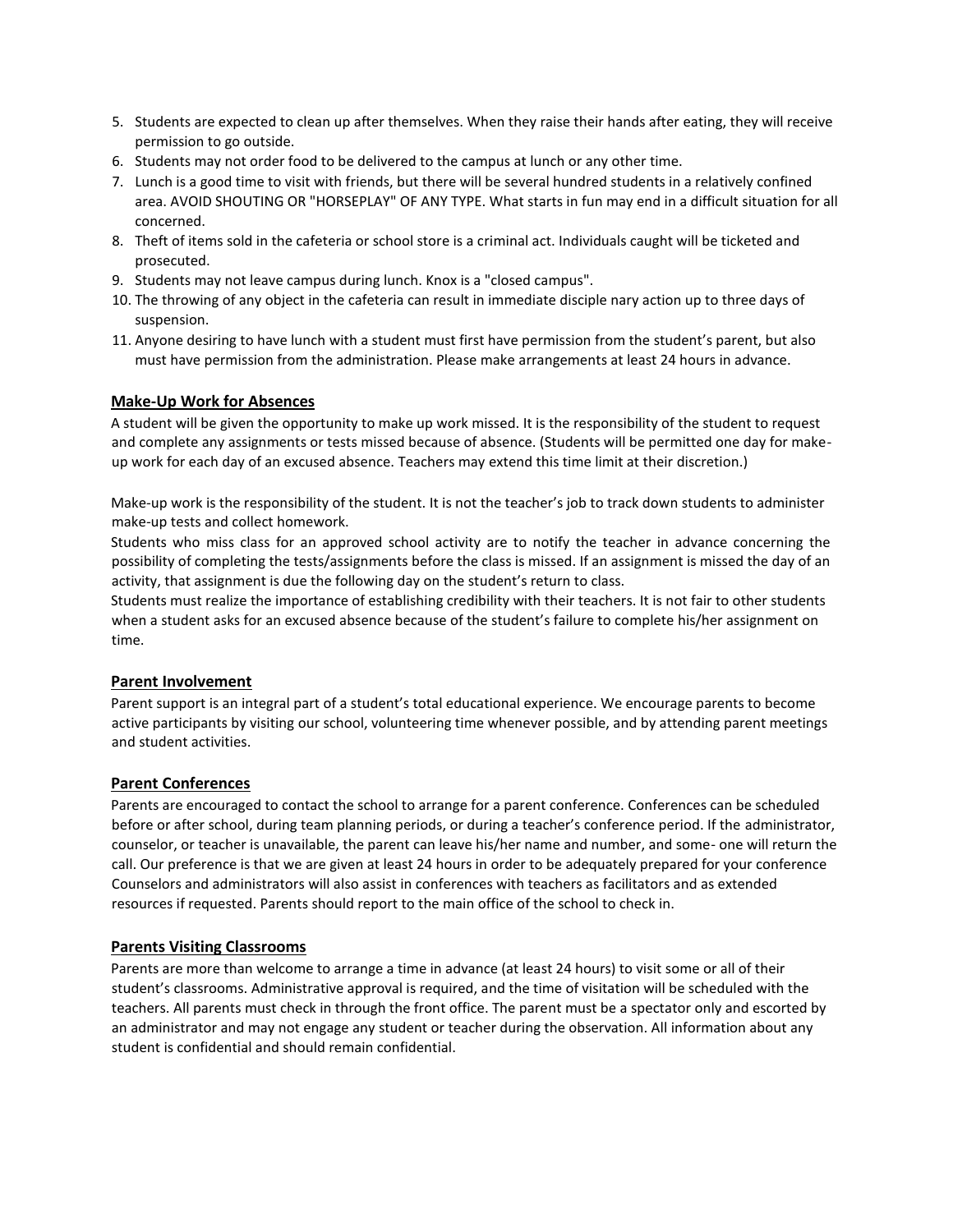## **Parent View It**

All parents are strongly encouraged to sign up for a View It account to access information about their student. All parents need to go to [www.conroeisd.net](http://www.conroeisd.net/) [to](http://www.conroeisd.net/) sign up for this account.

This is an outstanding way for all parents to be up to date on report card grades, attendance, discipline, and test scores.

## **Pets**

Pets of any kind may not be brought to Knox Junior High School.

## **Knox JHS Respect Policy**

At Knox Junior High School, respect is the corner- stone of all our interactions and behaviors. We acknowledge the dignity and worth of one another, and strive never to diminish another by our conduct or our attitudes.

## **Mission**

To prepare students to live and work in a complex and interdependent society. To acknowledge diversity and build community by practicing hospitality, civility, and respect.

## **Why we need a Respect Policy?**

The Woodlands is a community which dedicates itself to the safety and wellbeing of its citizens and recognizes that human dignity is the basis for all our relationships and growth.

## **Definition of Bullying**

*Any physical, spoken or written act of abuse, violence, bullying, harassment, intimidation, extortion, the use of vulgarity, cursing, making remarks of a personally destructive nature towards any other person, and any restriction or prevention of free movement of any individual.* Bullying is de- fined by state law as engaging in written or verbal expression, expression through Electronic means, or physical conduct that occurs on school property, at a schoolsponsored or School-related activity, or in a vehicle operated by the district and that:

(1) Has the effect or will have the effect of physically harming a student, damaging a student's reputation. Conduct is considered bullying if it

(1) Exploits an imbalance of power between the student perpetrator and the student victim through written or verbal expression or physical conduct; and (2) Interferes with a student's education or substantially disrupts the operation of a school.

[Act of June 17, 2011, 82th Leg., R.S., H.B. 1942, § 7 (to be codified at Texas Education Code § 37.0832)] The Conroe Independent School District prohibits bullying as defined by state law. The District also prohibits retaliation against anyone who makes a bullying complaint. For more information about retaliation, you may look under "Issues Related to Bullying."

#### **Putting a Stop to Disrespect**

Step One: When you witness behavior that is in violation of the Respect Policy, tell the person to stop. Apathy, silence, or laughter encourages the abuse and further disrespects the victims. Inform an adult in school and your parents.

Step Two: If the behavior does not stop, contact an administrator as soon as possible to initiate a com- plaint. Step Three: If the behavior continues, keep a journal of further incidents, including description, time, date, place and witnesses. Keep your parents and administrators informed.

Corrective Action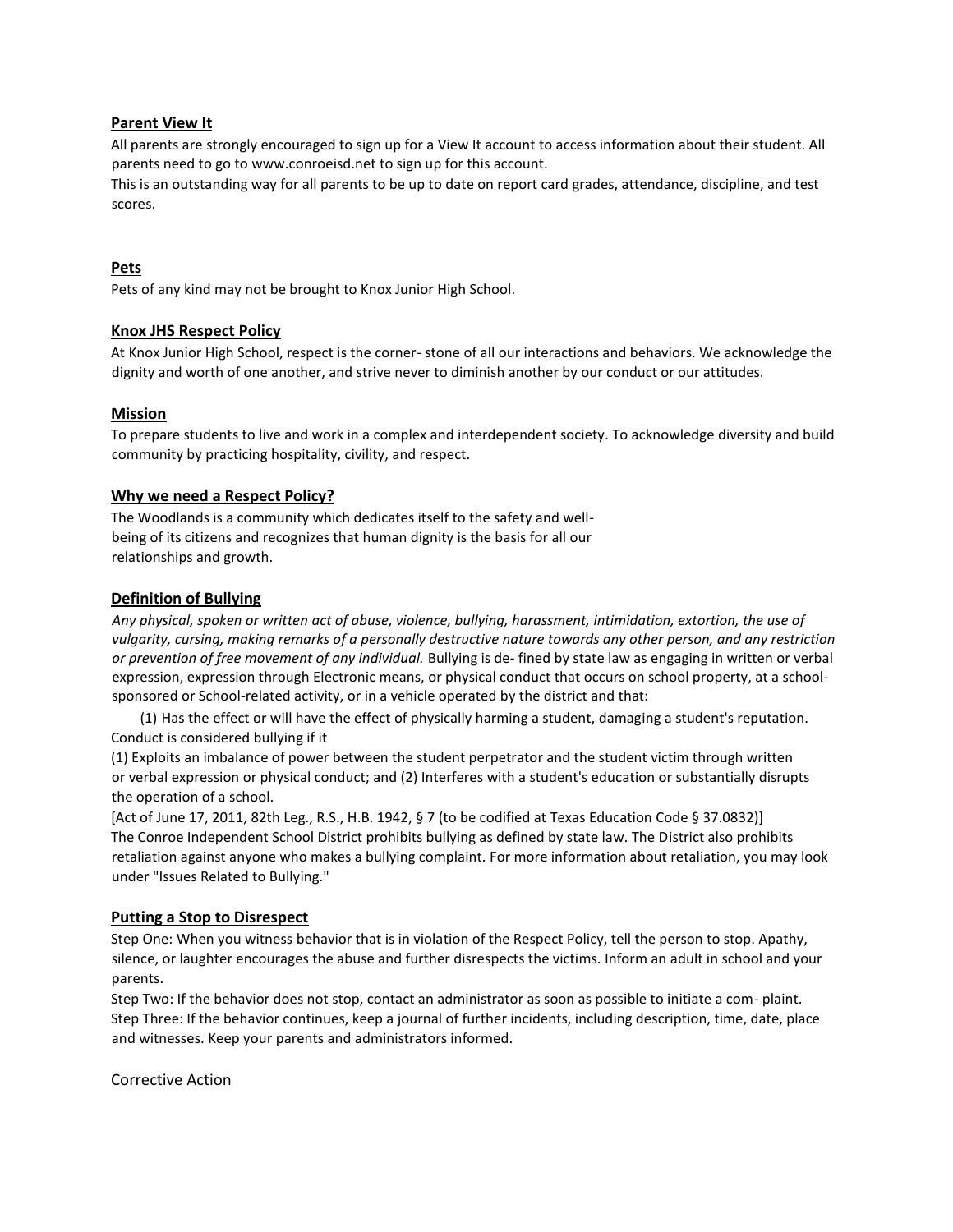• Disciplinary actions may include: conference, parent notification, counseling, detention, in-school suspension, Alternative Education Placement.

Police may be contacted; charges may be filed.

Note: The severity of the offense dictates the consequence. These expectations apply to all facets of school life – at school and school activities.

## **Schedule Changes**

A student wishing a schedule change must submit the request in writing with his/her counselor. Schedule changes will be considered only under the following conditions:

Overcrowding in a class.

Correcting an error in the schedule. Extenuating circumstances approved by administration

## **Student Insurance**

Student insurance is available to all students, and the school acts as a service agent only. The school receives no proceeds for this service and is not responsible for claims resulting from injuries. Additional information will be presented to the students each year and the school will assist in any way possible. The insurance available is for either 24-hour or at-school coverage.

Student Accident Insurance will add additional coverage to the policy parents now have in force within reasonable or customary charges. It will cover deductibles in the parent policy, and picks up when the parent schedule of benefits has run out. It pays as primary carrier if parents do not have coverage, or lose coverage. Accidents occur in every school every day. We highly recommend a careful review of the information on the Student Insurance Program made available. The unique- ness of this program is that it can be purchased at any

time and it will take effect when the insurance carrier receives the check. An envelope containing the information about the insurance will be sent home with students during the first

few weeks of the new school year. If this information is not received, please contact the school. **Technology** CISD offers a comprehensive system of technological equipment. Users may have access to internal and external resources in order to retrieve and process information designed to facilitate learning and enhance educational information exchange. Any inappropriate or unauthorized use of the Internet, technology equipment, software, etc. may result in disciplinary consequences and/or having technology privileges revoked. (See also CISD policy)

# **Computer Labs**

Knox Junior High School has two computer labs in the library and one in a classroom. The computer labs located in the library have 24 machines each available for classes or individuals. Teachers may sign up to bring their classes for a variety of purposes. The computers are all equipped with STAR Office as well as other programs for student access. Teachers can bring classes for Internet re- search since all computers are Internet-connected over the district network. The lab is staffed full time by school personnel who are able to help with hardware or software problems. When computers are available, individuals may use a variety of software programs and the Internet may be accessed with permission from a teacher and a valid research topic. The lab is open during normal library hours only.

All students wishing to use a computer in the library must sign in for a computer at the circulation desk. Students will have the opportunity to sign up for a First Class account with CISD. This account allows students to transfer data between home and school without a disk. They will also have access to a calendar function and many more useful items to enhance their education and organizational skills. **Textbooks**

Delinquent charges assessed for lost/damaged/ stolen textbooks must be cleared before a student's record can be completed. A student whose text- book record is not clear will not be issued any additional textbooks until delinquent charges have been collected.